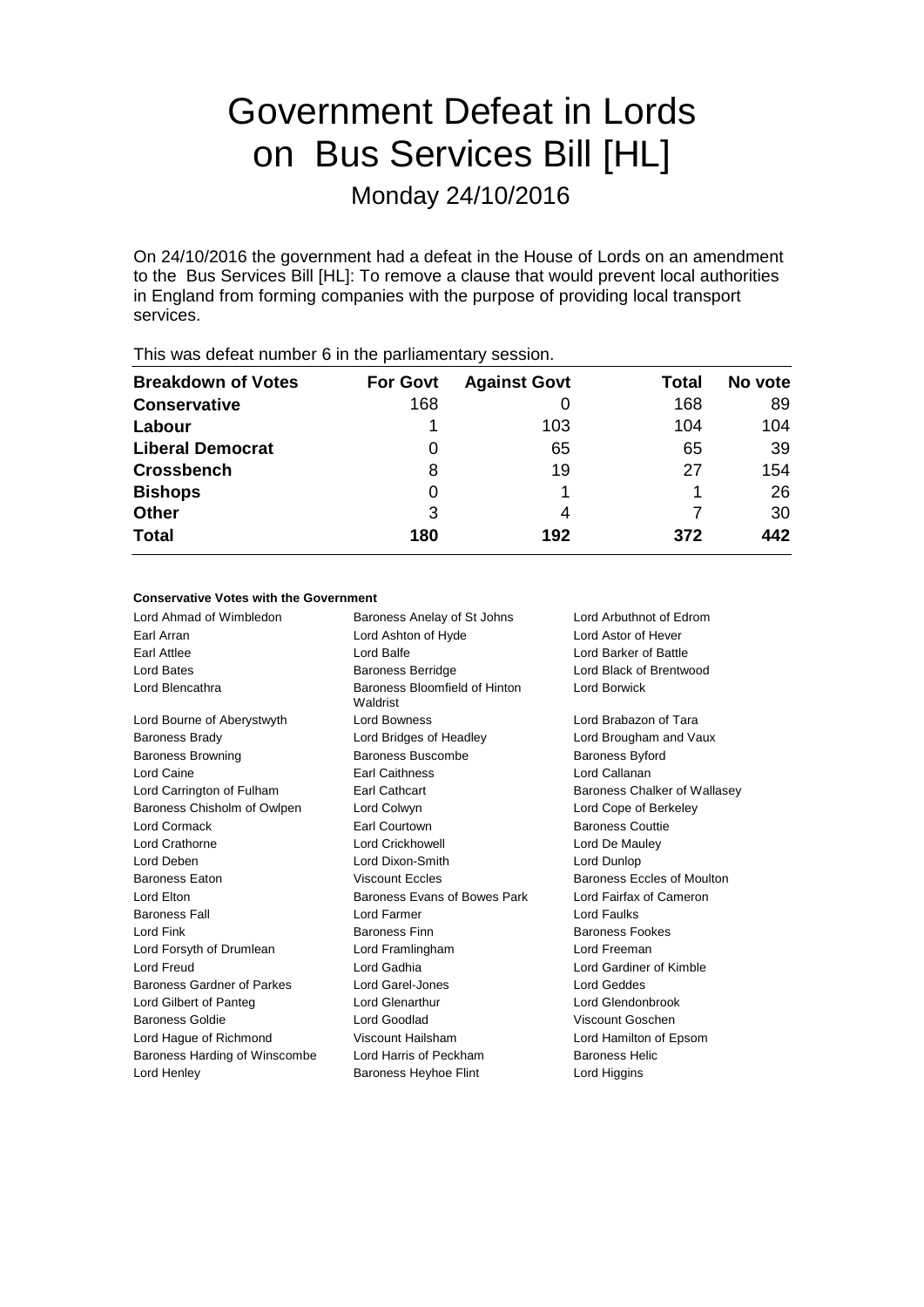Lord Hodgson of Astley Abbotts Lord Holmes of Richmond Lord Horam Earl Howe Lord Inglewood Lord James of Blackheath Baroness Jenkin of Kennington Lord Jopling Lord Keen of Elie Lord Kirkham Lord Lamont of Lerwick Lord Lang of Monkton Lord Lansley Lord Leigh of Hurley Lord Lexden Earl Lindsay Lord Lingfield Earl Liverpool Lord Lupton Lord Lyell Lord MacGregor of Pulham Market Lord Mackay of Clashfern Lord Magan of Castletown Lord Mancroft Lord Marland Lord Maude of Horsham Lord McColl of Dulwich Lord McInnes of Kilwinning **Baroness Mobarik Baroness Morris of Bolton** Lord Moynihan Lord Naseby Lord Nash Baroness Neville-Jones **Baroness Neville-Rolfe** Baroness Newlove Baroness Noakes Lord Northbrook Lord Norton of Louth Lord O'Shaughnessy **Baroness O'Cathain** Baroness Oppenheim-Barnes Lord Patten **Baroness Pidding Lord Popat** Lord Popat Lord Porter of Spalding Lord Price Lord Prior of Brampton Baroness Rawlings **Baroness Redfern Baroness Redfern Lord Renfrew of Kaimsthorn** Lord Risby Lord Robathan Lord Rose of Monewden Lord Sassoon **Baroness Scott of Bybrook** Baroness Seccombe Earl Selborne **Lord Selkirk of Douglas** Baroness Shackleton of Belgravia Baroness Sharples **Baroness Sharples** Lord Sheikh Baroness Shephard of Northwold Lord Sherbourne of Didsbury Lord Shinkwin **Earl Shinkwin** Earl Shrewsbury Lord Skelmersdale Lord Smith of Hindhead Lord Spicer Baroness Stedman-Scott Lord Sterling of Plaistow Baroness Stowell of Beeston Baroness Stroud **Baroness Sugg Community** Baroness Sugg Lord Tanlaw Lord Taylor of Holbeach Lord Trefgarne Viscount Trenchard Lord Trimble **Contains Container Container Viscount Ullswater** Container Baroness Vere of Norbiton Baroness Verma Lord Wakeham Lord Wasserman Lord Wei **Lord Whitby Community** Lord Whitby **Baroness Wilcox** Baroness Williams of Trafford Lord Young of Cookham Viscount Younger of Leckie

#### **Conservative Votes against the Government**

#### **Labour Votes with the Government** Baroness McIntosh of Hudnall

#### **Labour Votes against the Government**

Lord Anderson of Swansea **Baroness Bakewell Lord Bassam of Brighton** Lord Berkeley **Baroness Billingham** Baroness Blood Lord Blunkett Lord Bradley Lord Bragg Lord Brooke of Alverthorpe **Lord Brookman** Lord Cashman Lord Cashman Lord Clark of Windermere Lord Collins of Highbury Lord Davies of Stamford Lord Davies of Oldham Baroness Donaghy Baroness Donaghue Baroness Drake Lord Dubs Lord Elder Lord Falconer of Thoroton Baroness Farrington of Ribbleton Lord Foster of Bishop Auckland Lord Foulkes of Cumnock Baroness Gale Lord Giddens Baroness Golding Lord Gordon of Strathblane Baroness Gould of Potternewton Lord Hain Viscount Hanworth Lord Harris of Haringey Lord Haworth **Baroness Hayter of Kentish Town** Baroness Healy of Primrose Hill Baroness Henig Lord Howarth of Newport Lord Howie of Troon Lord Hughes of Woodside Lord Hunt of Kings Heath Lord Hunt of Chesterton Lord Irvine of Lairg **Baroness Jay of Paddington** Lord Jones Baroness Jones of Whitchurch Lord Judd Baroness Kennedy of Cradley Lord Kennedy of Southwark Baroness Kinnock of Holyhead Lord Kinnock Lord Kirkhill Lord Lea of Crondall Lord Lennie Lord Liddle **Lord Lipsey** Lord Lipsey **Baroness Lister of Burtersett** Lord Livermore Lord Lympne Lord Macdonald of Tradeston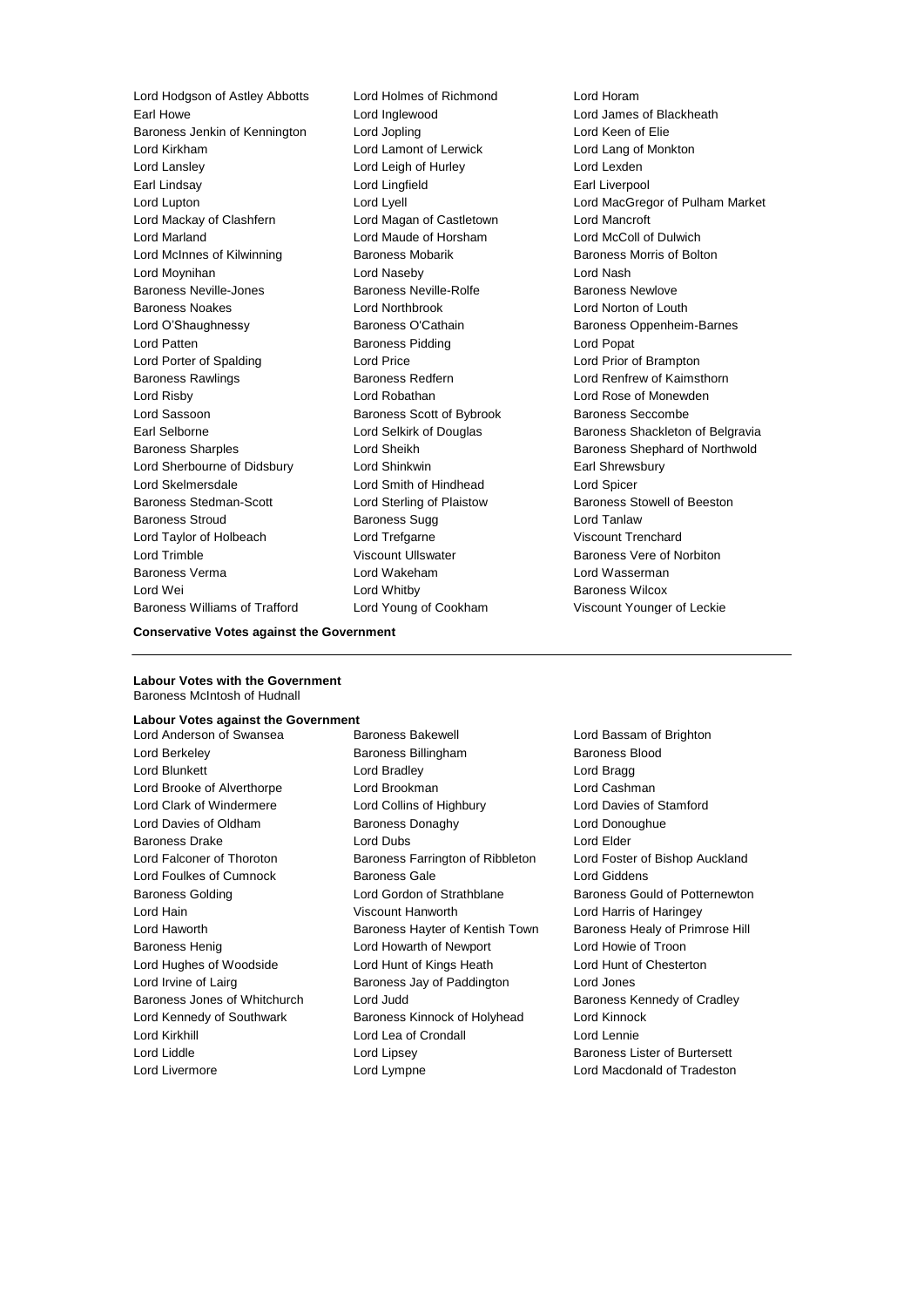Baroness Massey of Darwen Lord Maxton Lord McAvoy Lord McKenzie of Luton **Lord Mitchell** Lord Mexican Lord Monks<br>
Lord Morris of Handsworth **Baroness Morris of Yardley** Lord Murphy of Torfaen Lord Morris of Handsworth Baroness Morris of Yardley Baroness Nye Lord O'Neill of Clackmannan Lord Patel of Bradford Lord Pendry Baroness Pitkeathley Baroness Primarolo Baroness Prosser Baroness Quin Lord Radice Lord Reid of Cardowan Lord Rooker Lord Rosser Lord Rowlands Baroness Royall of Blaisdon Lord Sawyer Baroness Sherlock **Viscount Simon Baroness Smith of Gilmorehill** Baroness Smith of Basildon Lord Soley Lord Stevenson of Balmacara Baroness Taylor of Bolton **Lord Temple-Morris Baroness Thornton** Lord Tomlinson Lord Touhig Lord Tunnicliffe Baroness Warwick of Undercliffe Lord Watson of Invergowrie Lord Watts Baroness Wheeler **Baroness Whitaker** Lord Whitty Lord Young of Norwood Green

#### **Liberal Democrat Votes with the Government**

#### **Liberal Democrat Votes against the Government**

Baroness Bakewell of Hardington Mandeville Baroness Bowles of Berkhamsted Lord Bradshaw Baroness Brinton Lord Bruce of Bennachie **Baroness Burt of Solihull** Lord Campbell of Pittenweem Lord Clement-Jones **Lord Cotter Contemporary Exercise** Baroness Doocey Baroness Falkner of Margravine Lord Fearn **Baroness Featherstone** Baroness Featherstone Lord Foster of Bath Baroness Garden of Frognal Lord Goddard of Stockport Baroness Grender Baroness Hamwee Baroness Harris of Richmond Baroness Humphreys Lord Hussain Baroness Hussein-Ece Baroness Jolly Lord Jones of Cheltenham Lord Kirkwood of Kirkhope Baroness Kramer Lord Lee of Trafford Lord Loomba Baroness Ludford Lord Marks of Henley-on-Thames Lord McNally Lord Newby Baroness Northover Lord Oates Lord Paddick Baroness Pinnock Lord Purvis of Tweed Baroness Randerson Lord Razzall Lord Redesdale Lord Sharkey Lord Shipley Lord Shutt of Greetland Lord Stephen Lord Stoneham of Droxford Lord Storey Lord Strasburger **Lord Stunell** Lord Stunell **Baroness** Suttie Lord Teverson Viscount Thurso Lord Tope Lord Tyler **Baroness Tyler of Enfield** Lord Wallace of Saltaire Lord Willis of Knaresborough Lord Wrigglesworth

Lord Addington Lord Alderdice Lord Ashdown of Norton-sub-Hamdon Baroness Barker Baroness Benjamin

Lord Rennard Lord Roberts of Llandudno Baroness Scott of Needham Market

#### **Crossbench Votes with the Government**

| Lord Bew                                       | Lord Birt                     |  |  |
|------------------------------------------------|-------------------------------|--|--|
| Lord Craig of Radley                           | Viscount Craigavon            |  |  |
| Lord Kilcloonev                                | Lord Rowe-Beddoe              |  |  |
| <b>Crossbench Votes against the Government</b> |                               |  |  |
| Lord Alton of Liverpool                        | Lord Berkeley of Knighton     |  |  |
| Viscount Colville of Culross                   | Baroness Deech                |  |  |
| Lord Elystan-Morgan                            | Viscount Falkland             |  |  |
| <b>Baroness Fritchie</b>                       | Baroness Howarth of Breckland |  |  |
| Lord Kerslake                                  | Baroness O'Neill of Bengarve  |  |  |
| Duke of Somerset                               | Lord St John of Bletso        |  |  |
| Baroness Watkins of Tavistock                  |                               |  |  |
|                                                |                               |  |  |

Viscount Brookeborough Lord Greenway

Earl Clancarty Baroness D'Souza Baroness Ford d **Lord Kerr of Kinlochard** Lord Patel Lord Warner